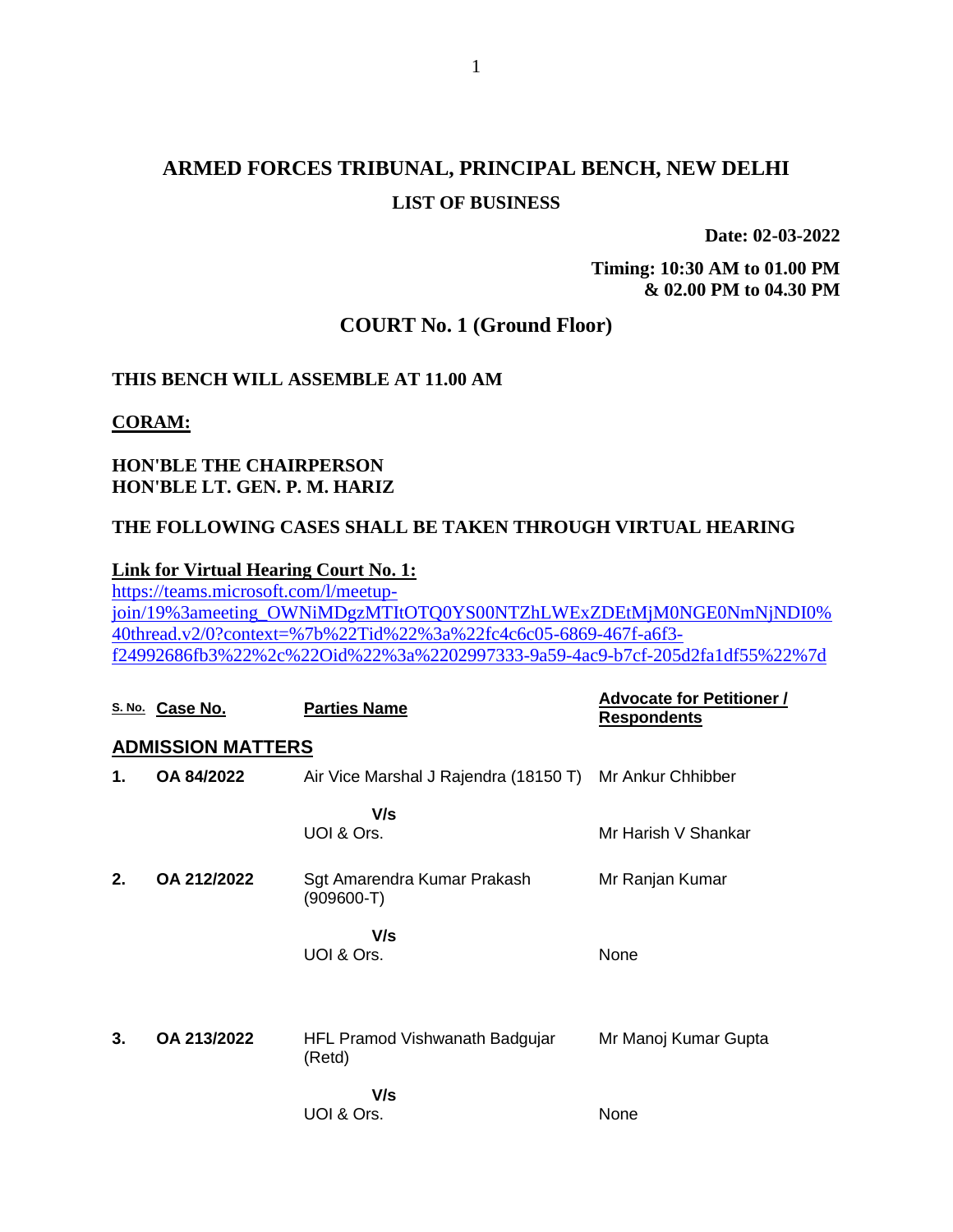| 4.  | OA 214/2022         | (JC 760734 X) Sub Maj/M Tech<br>(OPTO) Rajinder Kumar                 | Mr S S Pandey & Associates  |
|-----|---------------------|-----------------------------------------------------------------------|-----------------------------|
|     |                     | V/s<br>UOI & Ors.                                                     | None                        |
| 5.  | OA 215/2022         | Col Varinder Singh Parmar (IC 46672<br>L)                             | Mr KR Verma                 |
|     |                     | V/s<br>UOI & Ors.                                                     | None                        |
| 6.  | OA 216/2022         | Wg Cdr T Sriganesh Thangavel (26527 Mr Ajit Kakkar & Associates<br>K) |                             |
|     |                     | V/s<br>UOI & Ors.                                                     | None                        |
| 7.  | OA 218/2022         | Ex Lt Cdr Sivapriyan Sivakedassou<br>(06763 W)                        | Mr S S Pandey & Associates  |
|     |                     | V/s<br>UOI & Ors.                                                     | None                        |
| 8.  | OA 219/2022         | Cdr Vikas Sood (Retd) (No 41834 A)                                    | Mr SS Pandey & Associates   |
|     |                     | V/s<br>UOI & Ors.                                                     | None                        |
| 9.  | OA 220/2022         | Sgt Sarad Srivastava (Retd) (No<br>764673 R)                          | Mr Raj Kumar                |
|     |                     | V/s<br>UOI & Ors.                                                     | None                        |
| 10. | OA 221/2022<br>with | Sub Vijay Kumar (Retd) (JC 757986)                                    | Mr Manoj Kumar Gupta        |
|     | MA 321/2022         | V/s<br>UOI & Ors.                                                     | None                        |
| 11. | OA 222/2022<br>with | Lt Col Pramod Negi (IC 56904 M)                                       | Ms Archana Ramesh           |
|     | MA 322/2022         | V/s<br>UOI & Ors.                                                     | None                        |
| 12. | OA 249/2022         | Sgt Narender Kumar (No 794757 L)                                      | Mr Ajit Kakkar & Associates |
|     |                     | V/s<br>UOI & Ors.                                                     | None                        |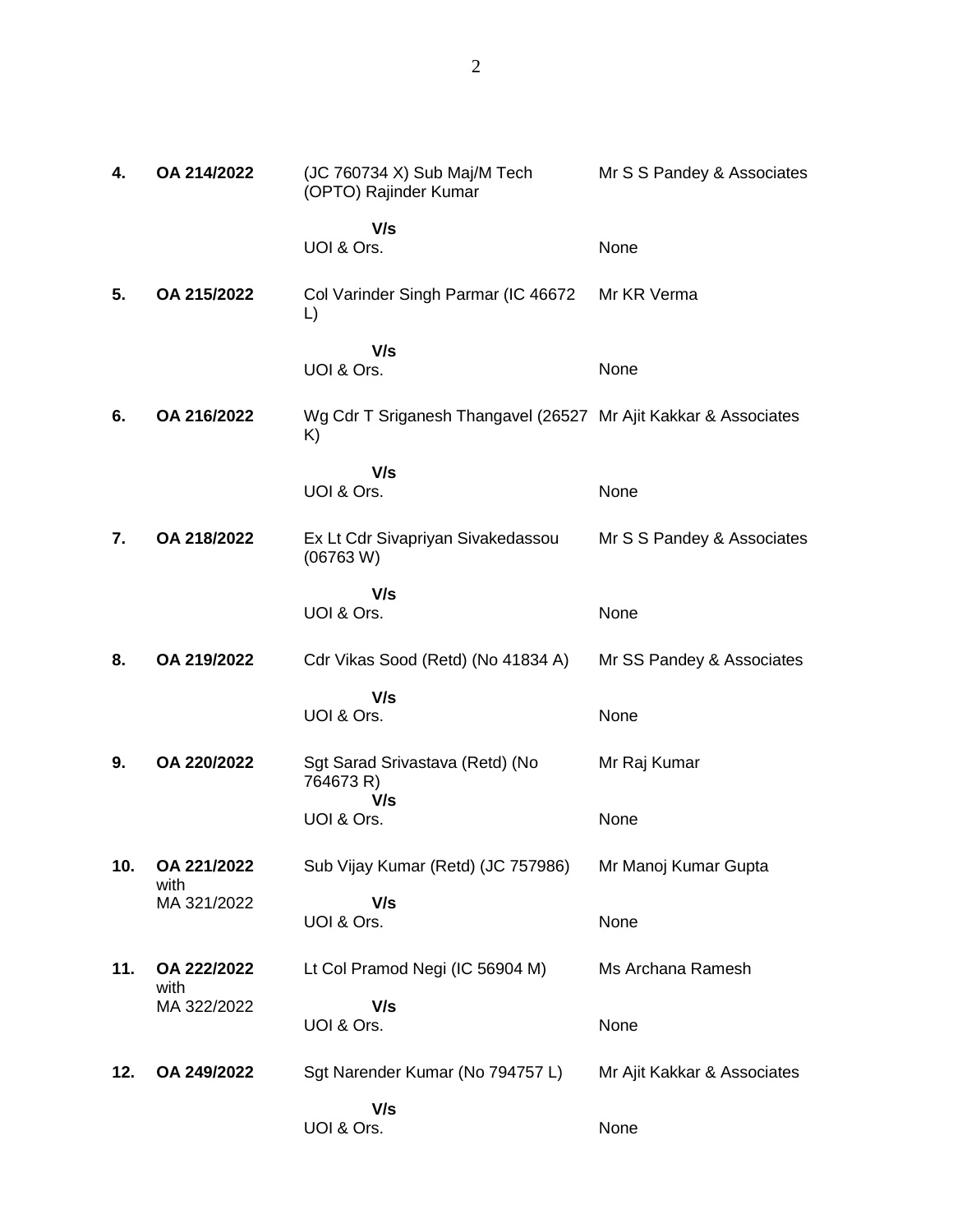| 13. | OA 273/2022                        | Ex Sigmn Amit Kumar (15693337 W)             | Mr Virender Singh Kadian              |
|-----|------------------------------------|----------------------------------------------|---------------------------------------|
|     |                                    | V/s<br>UOI & Ors.                            | None                                  |
| 14. | OA 274/2022                        | Maj Gen Bipin Bakshi (Retd) (40290L)         | Mr Baljeet Singh & Deepika<br>Sheoran |
|     |                                    | V/s<br>UOI & Ors.                            | None                                  |
| 15. | OA 275/2022<br>with<br>MA 375/2022 | Ex Hav Barot Bharat Punjabhai<br>(6937044 W) | Mr Virender Singh Kadian              |
|     |                                    | V/s<br>UOI & Ors.                            | None                                  |
| 16. | OA 276/2022                        | Lt Col Nandita Satpathy (WS 00281 F)         | Mr SS Pandey                          |
|     |                                    | V/s<br>UOI & Ors.                            | None                                  |
| 17. | OA 277/2022                        | DS-12302Y Lt Col Ranjeet Panwar              | Mr S S Pandey & Associates            |
|     |                                    | V/s<br>UOI & Ors.                            | None                                  |
| 18. | OA 278/2022<br>with                | AVM Manoj Kumar Dixit (Retd) 17205           | Mr Baljeet Singh & Deepika<br>Sheoran |
|     | MA 376/2022                        | V/s<br>UOI & Ors.                            | None                                  |
| 19. | OA 287/2022                        | SS-45370M Maj Juhee Baruah                   | Mr S S Pandey & Associates            |
|     |                                    | V/s<br>UOI & Ors.                            | None                                  |
| 20. | OA 288/2022                        | Lt Col Amita Rai (MR 08273X)                 | Mr S S Pandey & Associates            |
|     |                                    | V/s<br>UOI & Ors.                            | None                                  |
| 21. | OA 289/2022                        | (JC 805997 L) Sub (Clk) Alla Ramu            | Mr S S Pandey & Associates            |
|     |                                    | V/s<br>UOI & Ors.                            | None                                  |
| 22. | OA 290/2022                        | (JC 670940 A) Sub (PA) Vijay Singh           | Mr S S Pandey & Associates            |
|     |                                    | V/s<br>UOI & Ors.                            | None                                  |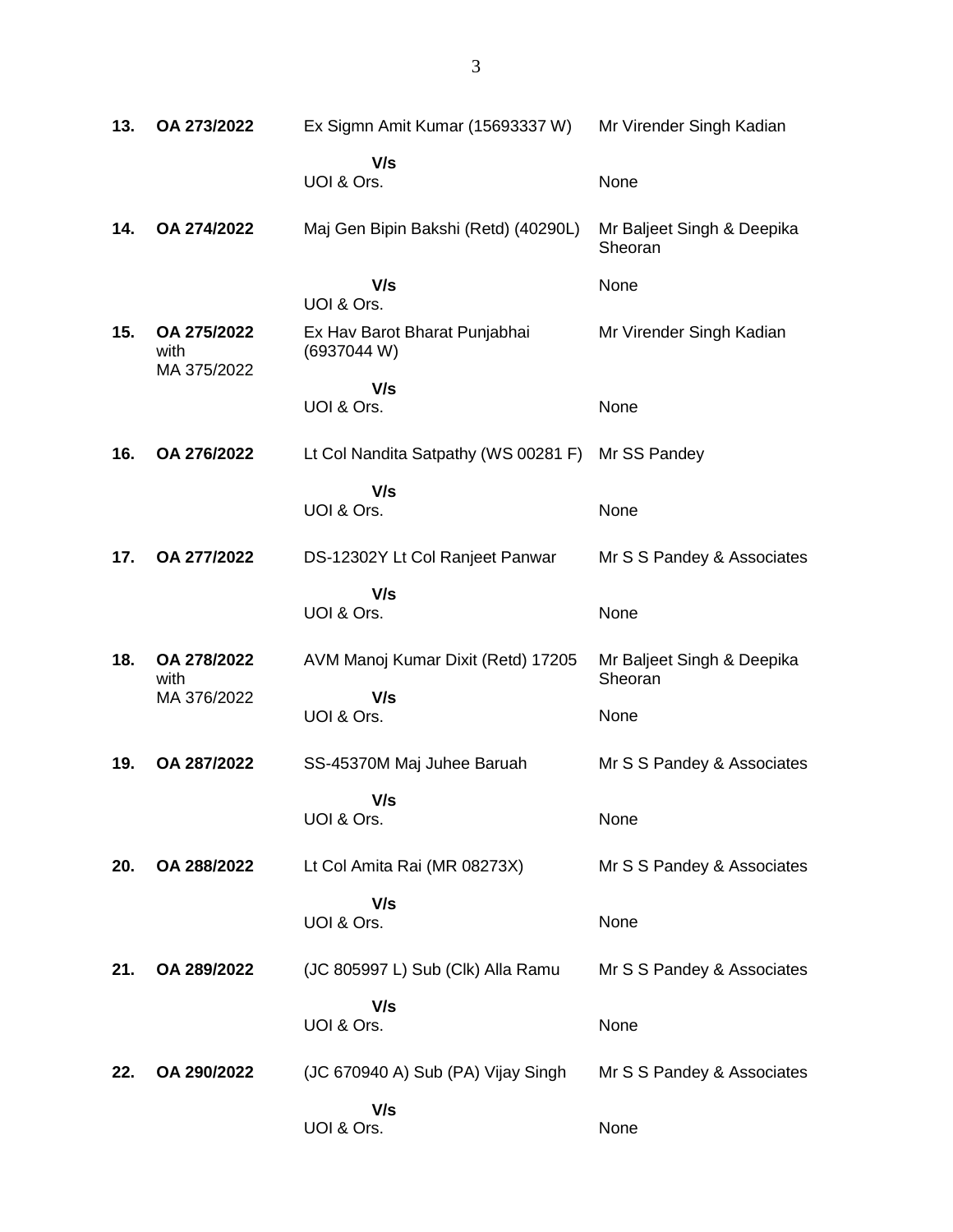**23. OA 291/2022** JC-805901X Sub/clk Munish Pratap Singh  **V/s** Mr S S Pandey & Associates

UOI & Ors.

#### None

# **MA (EXECUTION)**

| 24. | MA 337/2022 | Ex Nk/DSC Partap Singh (3380658-M) Mr US Maurya |                         |
|-----|-------------|-------------------------------------------------|-------------------------|
|     | ın          |                                                 |                         |
|     | MA 702/2021 | V/s                                             |                         |
|     | ın          | UOI & Ors                                       | Mr. Avdhesh Kumar Singh |
|     | OA 934/2020 |                                                 |                         |

### **MA (OTHERS)**

| 25. | MA 108/2022<br><i>in</i> | Maj Gen Anil Kumar (V00398A)                             | Mr Indra Sen Singh         |
|-----|--------------------------|----------------------------------------------------------|----------------------------|
|     | OA 2637/2021             | V/s<br>UOI & Ors                                         | Mr. Neeraj Sr. CGSC        |
| 26. | MA 289/2022<br><i>in</i> | Cdr G Hariharan Iyer (Retd) (05963-A) Ms Pallavi Awasthi |                            |
|     | OA 2176/2021             | V/s<br>UOI & Ors                                         | None                       |
| 27. | MA 365/2022<br>in        | Smt Kamla Devi w/o Ex Swr Laxman<br>Singh (1043550)      | Mr Arun Kumar Vashishta    |
|     | OA 1756/2020             | V/s<br>UOI & Ors                                         | Mr. Y P Singh              |
| 28. | MA 367/2022<br>in        | NS-21727Y Maj Seema Jakhar                               | Mr S S Pandey & Associates |
|     | OA 1518/2018             | V/s<br>UOI & Ors                                         | None                       |
| 29. | MA 374/2022<br>in.       | Ex MWO(HFL) Satyabir Singh Yadav<br>(648359)             | Mr Baljeet Singh           |
|     | OA 1227/2020             | V/s<br>UOI & Ors                                         | Mr. Y P Singh              |
|     |                          |                                                          |                            |

# **PHYSICAL HEARING MATTERS AT 02:00 PM**

# **PART HEARD**

| 30. | OA 1725/2021 | Col S K Singh (No IC 61352N) | Mr Amit Kumar                         |
|-----|--------------|------------------------------|---------------------------------------|
|     |              | V/s                          |                                       |
|     |              | UOI & Ors.                   | Gp Capt Karan Singh Bhati, Sr<br>CGSC |